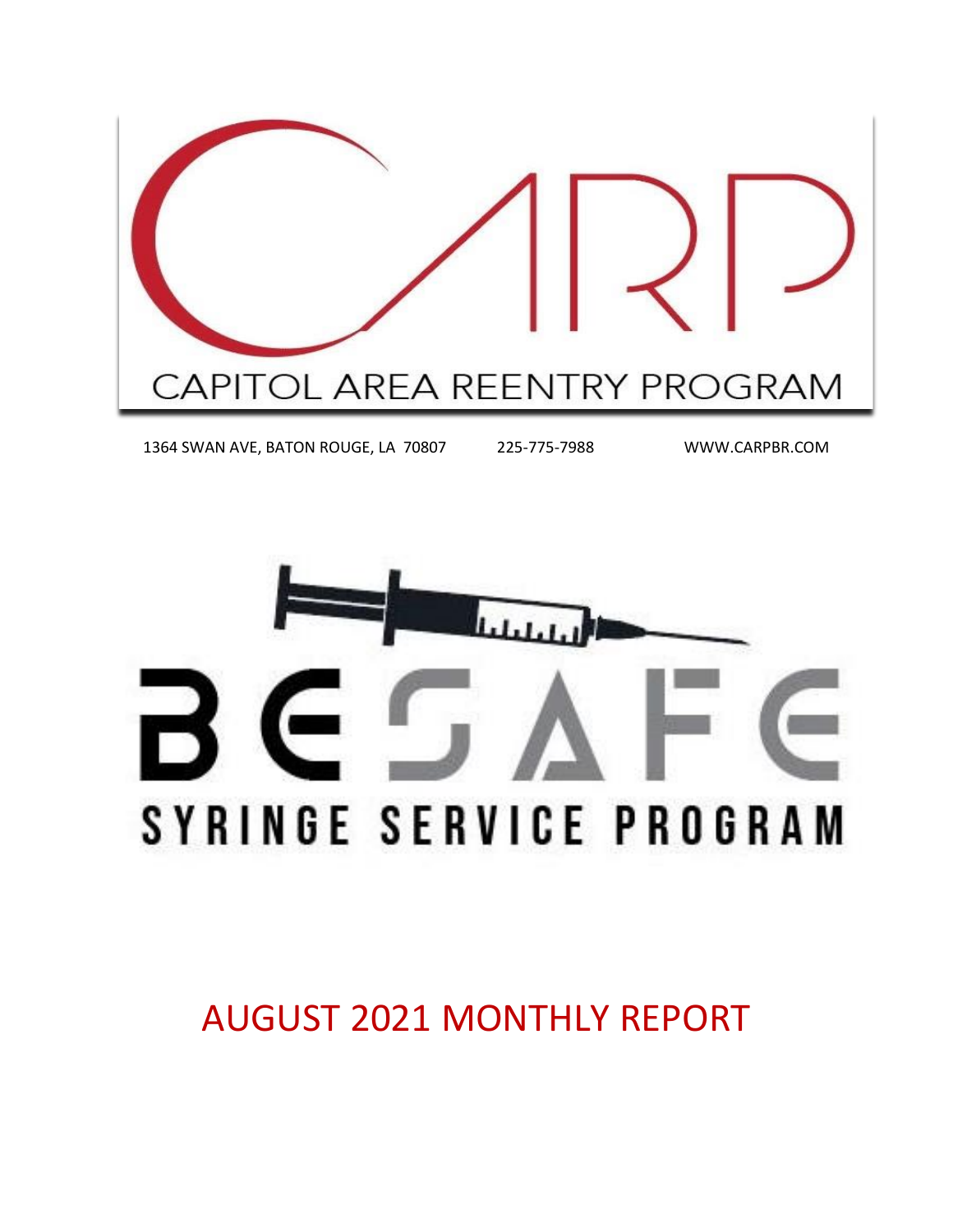### AUGUST 2021







Naloxolone: 0 0 Outreach/After hours: 179 Rural: 414 NarcAn: 411 Mobile Unit: 49









| $18-35$ : | 390 | White:    | 759 |
|-----------|-----|-----------|-----|
| $36-60:$  | 489 | Black:    | 131 |
| $61+$ :   | 28  | Asian:    | 9   |
|           |     | Hispanic: |     |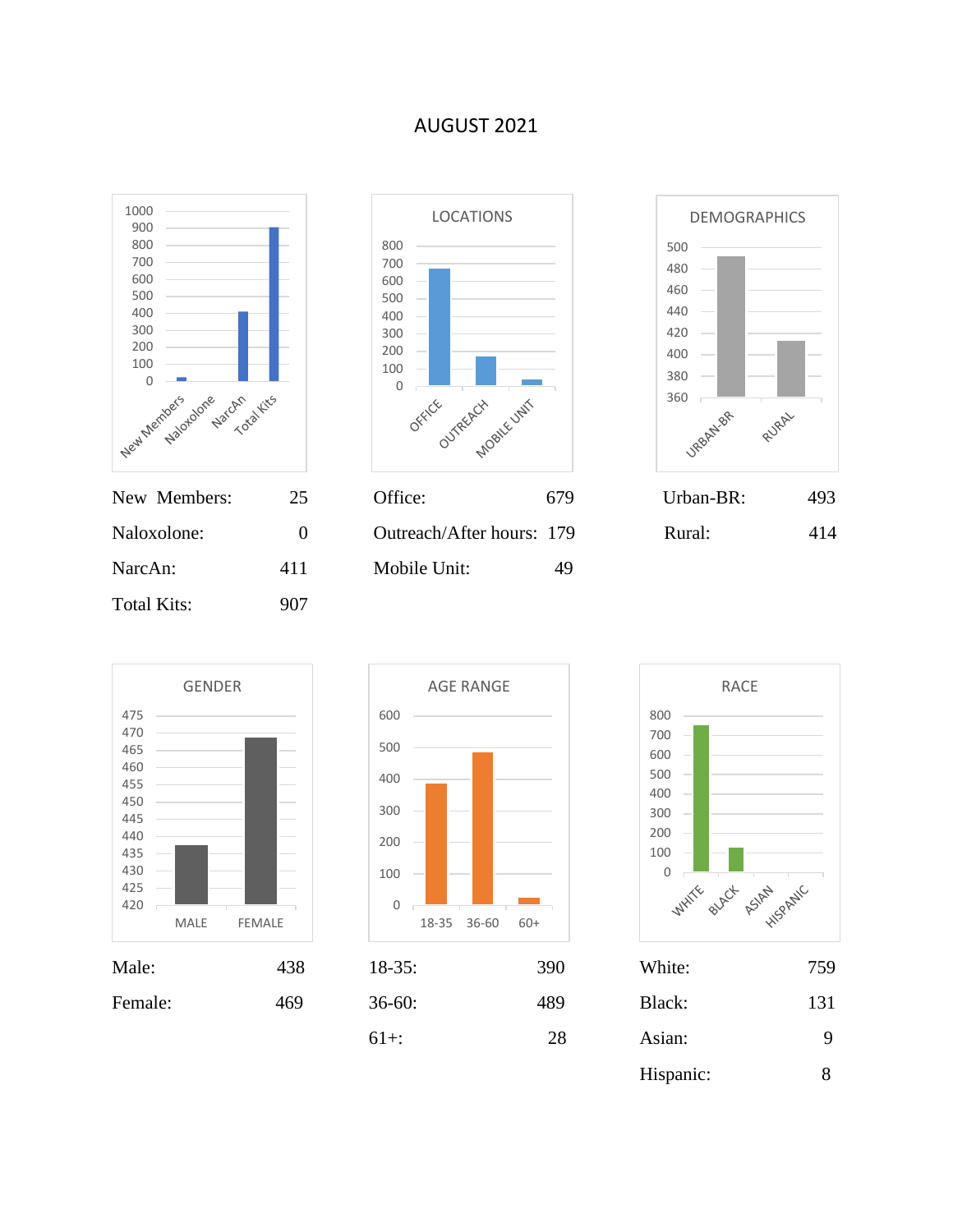### **\*Charts Shows Program Members**

### **Program Members**

**Total | 907**

Males | 438

Female | 469

Black | 131

White | 759

Hispanic | 8

Asian | 9

Ages 18-35 | 390

Ages 36-60 | 489

Ages 61 and Over | 28

### **Geographical Area**

Urban & Suburban | 493 Rural | 414

### Breakdown by City:

| Abbeville-        | Addis-        | Alfords-    | Aline-1                    |
|-------------------|---------------|-------------|----------------------------|
| Baker-43          | Bayou Goula-3 | Beuche-1    | Baton Rouge-493            |
| Bogalusa-1        | Brusly-1      | Central-22  | Clinton-10                 |
| Denham Springs-68 | Erwinville-1  | Ethel-3     | <b>French Settlement-1</b> |
| Geismar-1         | Glynn-        | Gonzales-20 | Hammond-2                  |
| Hester-           | Holden-3      | Jackson-1   | Jarreau-4                  |
| Kentwood-         | Killian-      | Lafayette-2 | Lake Charles-2             |
| LaPlace-5         | Livingston-18 | Livonia-9   | Loranger-1                 |
| Mandeville-2      | Maurepas-     | Monroe-     | New Roads-                 |
| Norwood-          | Oscar-        | Pine Grove- | Plaquemine-14              |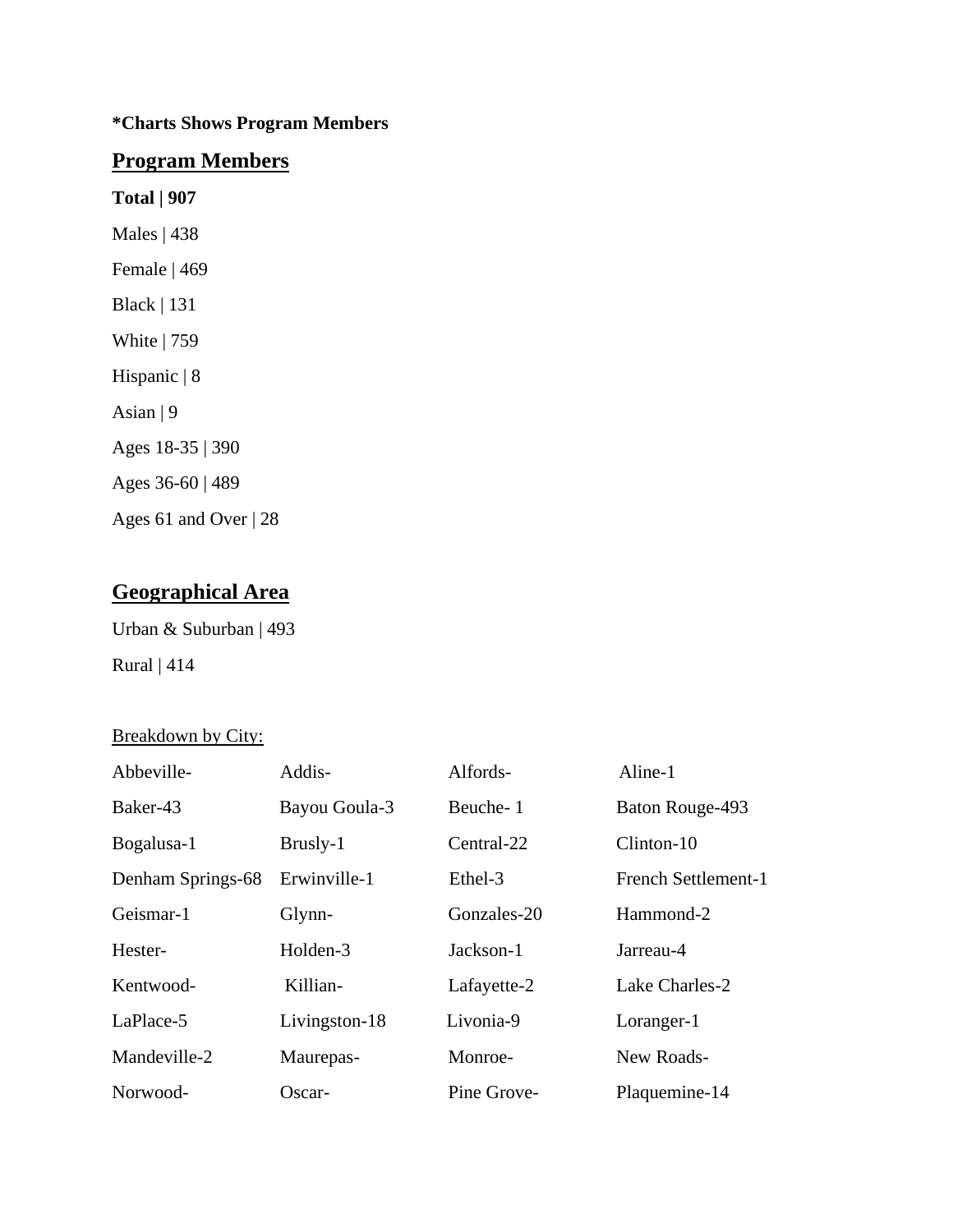| Ponchatoula-  | Port Allen-6 | Prairieville-18      | Ramah-1      |
|---------------|--------------|----------------------|--------------|
| Robert-1      | Rosedale-    | Slaughter-7          | Sorrento-1   |
| Springfield-2 | St Amant-19  | St Francesville-1    | St Gabriel-3 |
| Torbert-1     | Varnado-1    | Ventress-2           | Wakefield-1  |
| Walker-24     | Watson-30    | <b>White Castle-</b> | Zachary-54   |
| Arizona-1     | Illinois-    | Michigan-            | Mississippi- |
| Ohio-1        |              |                      |              |

Baton Rouge by Zip Codes:

| 70801-2  | 70802-36 | 70803-2  | 70804-   |
|----------|----------|----------|----------|
| 70805-68 | 70806-36 | 70807-12 | 70808-19 |
| 70809-62 | 70810-30 | 70811-12 | 70812-11 |
| 70813-   | 70814-10 | 70815-39 | 70816-71 |
| 70817-40 | 70818-31 | 70819-7  | 70820-4  |
| 70822-1  | 70826-   | 70837-   | 70874-   |
| 70891-   |          |          |          |

### **\*New Members**

Total |25

## **Kits Distributed**

| Office $ 679 $ | Outreach/Afterhours   179 | Mobile Unit $ 49$ |
|----------------|---------------------------|-------------------|
|                |                           |                   |

### **Narcan Distributed**

Nasal | 411 Injectable |

## **WCK (wound care kits)**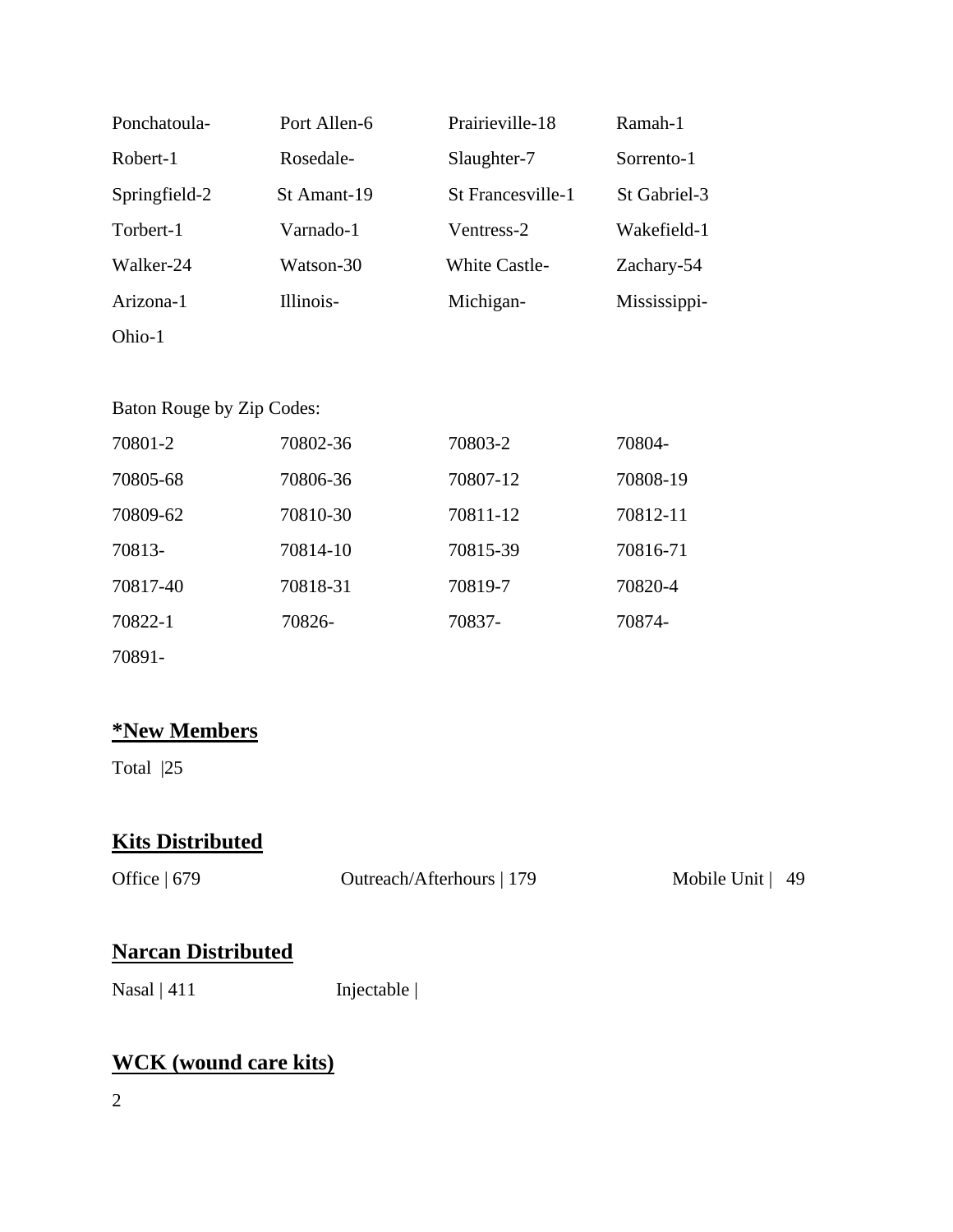# **PHK (personal hygiene kits)**

1

# **Condoms Distributed in Field**

3110

|                          | <b>August 2020</b> | <b>August 2021</b> |
|--------------------------|--------------------|--------------------|
|                          |                    |                    |
| <b>Total Members</b>     | 820                | 907                |
| <b>Total New Members</b> | 36                 | 25                 |
| <b>Total Urban</b>       | 505                | 494                |
| <b>Total Rural</b>       | 315                | 413                |
| <b>Total Female</b>      | 396                | 469                |
| <b>Total Male</b>        | 420                | 438                |
| <b>Total Black</b>       | 122                | 131                |
| <b>Total White</b>       | 685                | 759                |
| <b>Total Hispanic</b>    | 11                 | 8                  |
| <b>Total Asian</b>       | $\overline{2}$     | 9                  |
| Total Age 18-35          | 354                | 390                |
| Total Age 36-60          | 439                | 489                |
| Total Age 61+            | 27                 | 28                 |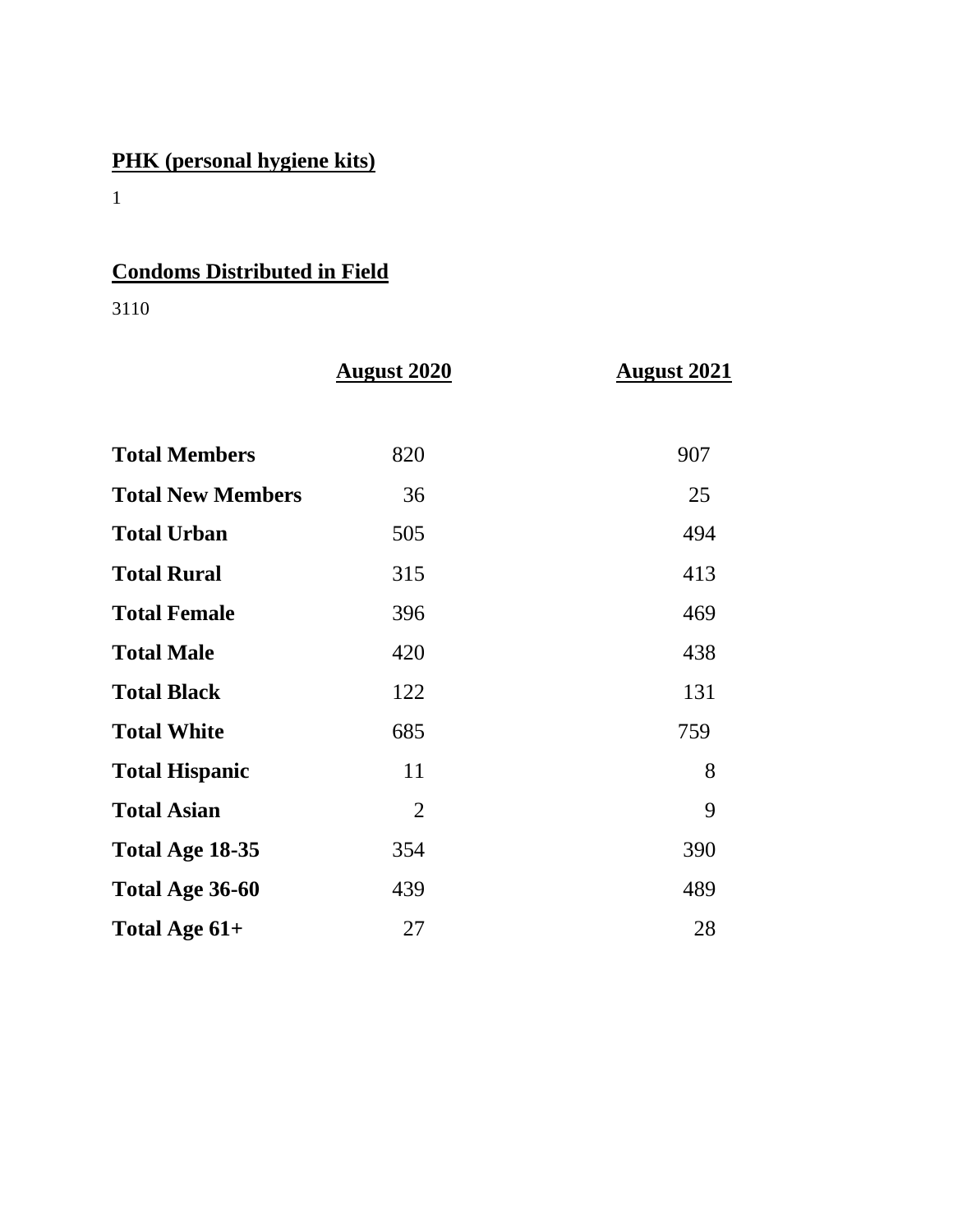## **231 Intake Forms since August 2020**

## **Gender Identity Sexual Identity**

| Male         | 115 | Straight/Heterosexual | 203 |
|--------------|-----|-----------------------|-----|
| Female       | 112 | <b>B</b> isexual      | 15  |
| Non-Binary   | 2   | Gay/Lesbian           | 8   |
| Not Answered |     | Other                 | 5   |

**Race Identity Housing** 

| White               | 190 |
|---------------------|-----|
| Black/AA            | 16  |
| Other               | 9   |
| Asian               |     |
| Hispanic/Latinx     |     |
| <b>Not Answered</b> |     |

| White    | 190 | Stable Housing (rent/own) | 153 |
|----------|-----|---------------------------|-----|
| Black/AA | 16  | Family/Friends            | 48  |
| Other    | Q   | Homeless/Shelter          | 30  |

| <b>Health Insurance</b> |     |  |  |
|-------------------------|-----|--|--|
| Medicaid/Medicare       | 150 |  |  |
| None                    |     |  |  |
| Private                 | 2() |  |  |
| <b>Not Answered</b>     |     |  |  |

### **Been arrested with Paraphernalia**

| Medicaid/Medicare | 150 | N <sub>0</sub> | 140 |
|-------------------|-----|----------------|-----|
|                   |     |                |     |

None 44 Yes 86

Private 20 Not Answered 5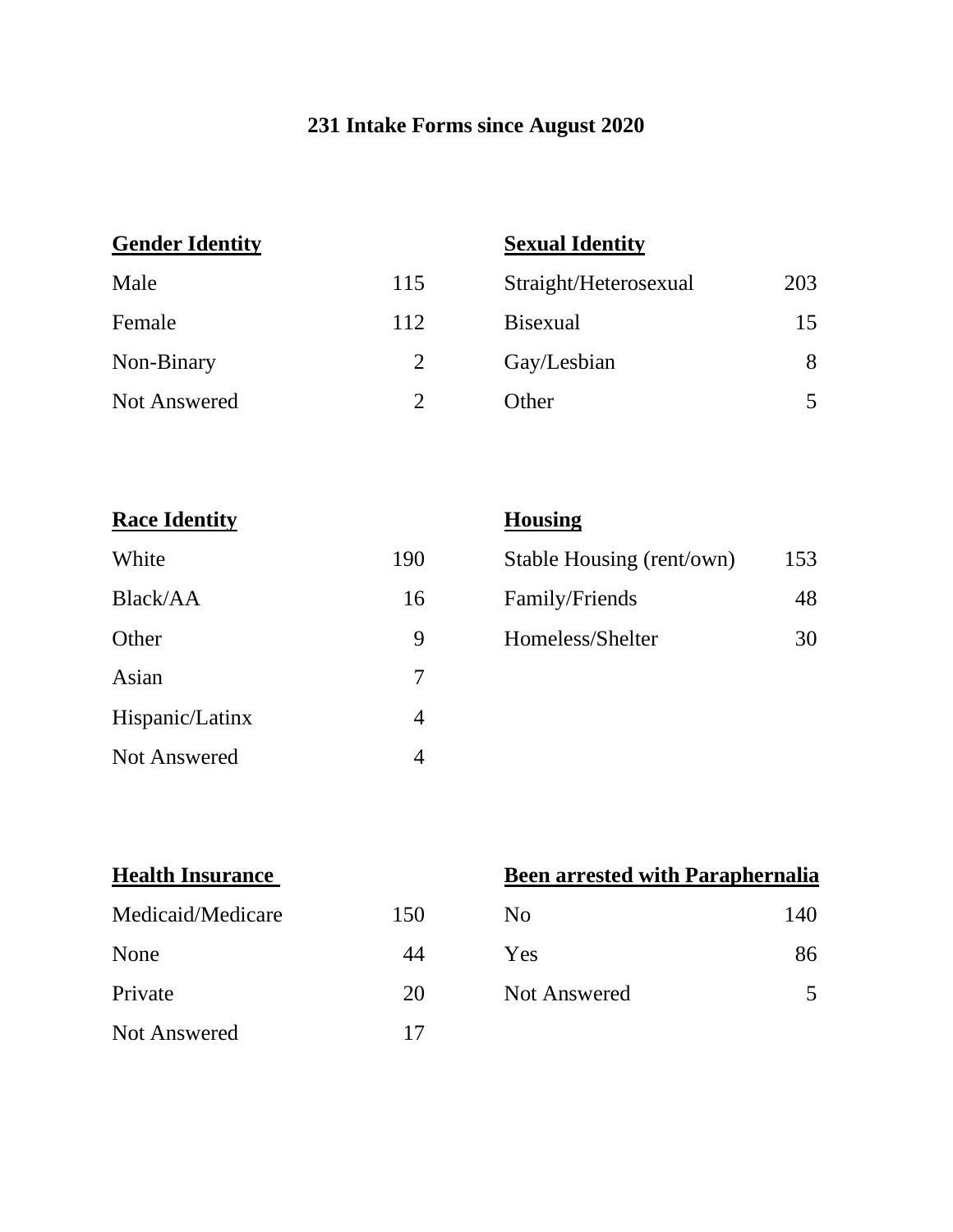|  |  |  | # of people you supply syringes |
|--|--|--|---------------------------------|
|  |  |  |                                 |

| Just Me             | 129 |
|---------------------|-----|
| $2$ to 5            | 83  |
| $6$ to 9            | 12  |
| $10+$               |     |
| <b>Not Answered</b> | 2   |

|  | # of NarcAn supplied to others |  |
|--|--------------------------------|--|
|  |                                |  |

| Just Me             | 129 | Just Me      | 108 |
|---------------------|-----|--------------|-----|
| 2 to 5              | 83  | $2$ to 5     | 87  |
| 6 to 9              | 12  | Not Answered | 17  |
| $10+$               | 4   | $10+$        | 10  |
| <b>Not Answered</b> | 3   | $6$ to 9     | 9   |

| # of times NarcAn used on self |     |  |
|--------------------------------|-----|--|
| <b>Never</b>                   | 125 |  |
| $1$ to 5                       | 90  |  |
| 6 to 10                        |     |  |
| Not Answered                   |     |  |
|                                |     |  |

| # of times NarcAn used on self |     | # of times NarcAn used on others |     |
|--------------------------------|-----|----------------------------------|-----|
| Never                          | 125 | $1$ to 5                         | 107 |
| 1 to $5$                       | 90  | <b>Never</b>                     | 79  |
| 6 to 10                        | 9   | 6 to 10                          | 36  |
| <b>Not Answered</b>            |     | <b>Not Answered</b>              | 8   |
|                                |     | $11+$                            |     |

# **Types of Drugs Injected Other drugs used**

| Heroin              | 114 |
|---------------------|-----|
| All of the above    | 80  |
| Meth/Speed          | 22  |
| Other               | 6   |
| Cocaine             | 5   |
| <b>Not Answered</b> |     |

| Heroin           | 114 | Not Answered              | 122 |
|------------------|-----|---------------------------|-----|
| All of the above | 80  | <b>Prescription Pills</b> | 49  |
| Meth/Speed       | 22  | Combination               | 35  |
| Other            | 6   | Suboxone/Subutex          | 25  |
| Cocaine          | 5   | Hormones                  |     |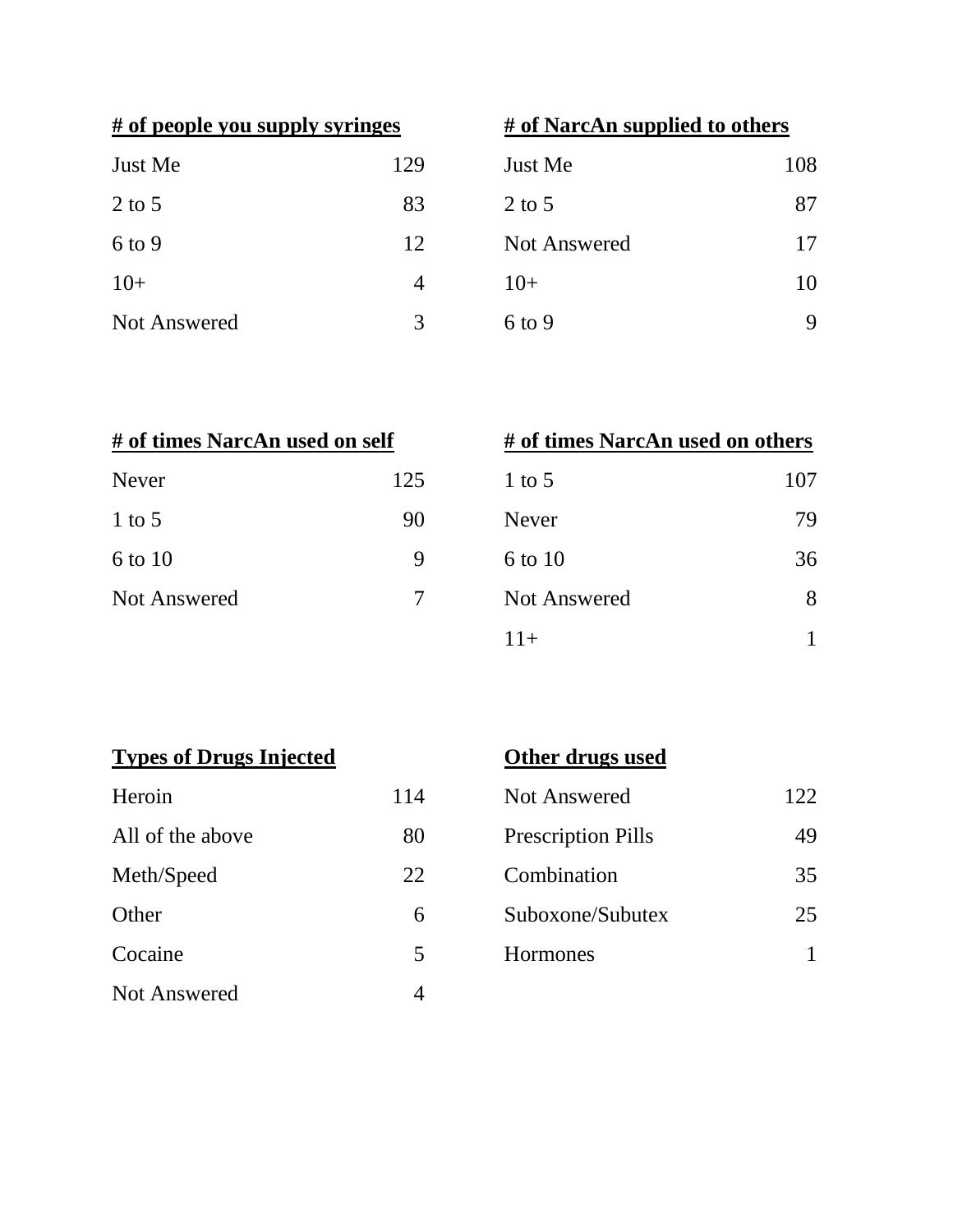| $3$ to $4$   | 97 | 11 to 20     | 71 |
|--------------|----|--------------|----|
| $1$ to $2$   | 52 | 6 to 10      | 66 |
| $5$ to $6$   | 49 | $21+$        | 45 |
| $7+$         | 25 | $1$ to 5     | 44 |
| Not answered | 8  | Not Answered | 5  |

## **# of times you inject a day # of syringes you use weekly**

| 3 to 4       | 97 | 11 to 20     | 71 |
|--------------|----|--------------|----|
| $1$ to $2$   | 52 | 6 to 10      | 66 |
| $5$ to $6$   | 49 | $21+$        | 45 |
| $7+$         | 25 | $1$ to 5     | 44 |
| Not answered | 8  | Not Answered | 5  |

### **How often do you share syringes Age when you began using**

| <b>Never</b>    | 169 | 18 to 35     | 108 |
|-----------------|-----|--------------|-----|
| Rarely $(25%)$  | 43  | Not Answered | 56  |
| Sometimes (50%) | 8   | 17<          | 43  |
| Not Answered    | 7   | 36 to 60     | 24  |
| Often (75%)     | 4   |              |     |

| 18 to 35            | 108    |
|---------------------|--------|
| <b>Not Answered</b> | 56     |
| 17<                 | 43     |
| 36 to 60            | $2\pi$ |

| Injury                  | 107 |
|-------------------------|-----|
| <b>Not Answered</b>     | 47  |
| Friends                 | 35  |
| Pills                   | 23  |
| Family                  | 8   |
| Curious                 | 5   |
| Depression              | 3   |
| <b>Emotional Stress</b> | 1   |
| Fatigue                 | 1   |
| $\mathbf{n}$ .          | 1   |

## **How did you start? How often do you frequent us?**

| Injury                  | 107          | Weekly              | 58             |
|-------------------------|--------------|---------------------|----------------|
| <b>Not Answered</b>     | 47           | <b>First Time</b>   | 38             |
| Friends                 | 35           | Often               | 33             |
| Pills                   | 23           | <b>Not Answered</b> | 30             |
| Family                  | 8            | Monthly             | 25             |
| Curious                 | 5            | Bi-monthly          | 23             |
| Depression              | 3            | Not Often           | 10             |
| <b>Emotional Stress</b> | 1            | Daily               | 6              |
| Fatigue                 | $\mathbf{1}$ | Bi-weekly           | $\overline{4}$ |
| Prison                  |              | <b>Second Time</b>  | $\overline{4}$ |